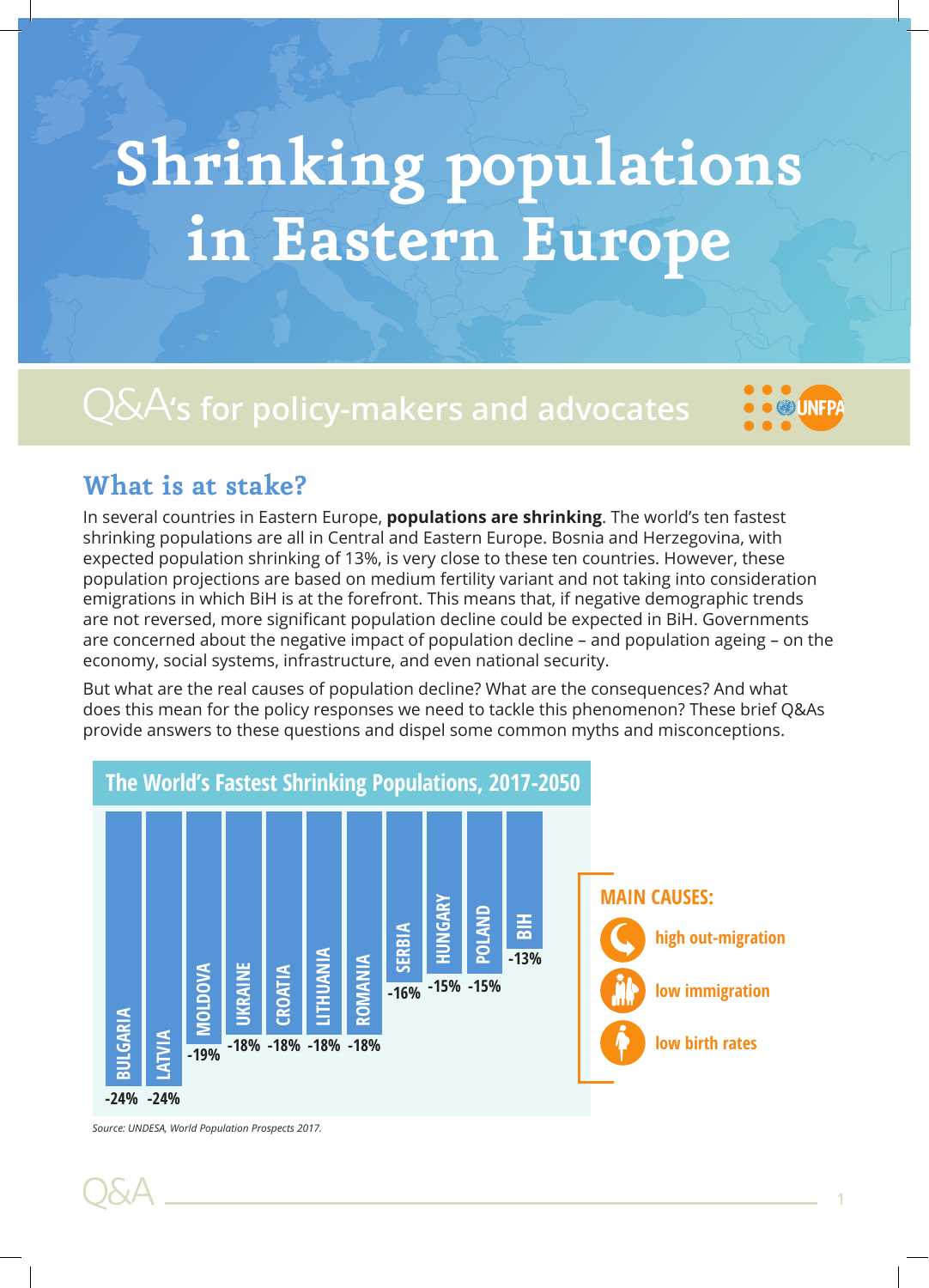#### **Why are countries concerned about population shrinking?**

Governments are concerned that lower population numbers, and a smaller workforce, might **undermine prospects for future economic growth** and reduce economic competitiveness. Another set of concerns relate to the effects that **population ageing** – which generally comes with population decline – has on the sustainability of pension, health and other social systems. In countries where population decline leads to the depopulation of – often rural – areas, per capita costs for maintaining essential infrastructures and services rise and strain state budgets. In some countries, population shrinking is even seen as a **national security issue**. This can include concerns about weakened defense capabilities, or about changes in the ratio between population groups in a country, or more broadly about a country's economic, political and military power relative to its neighbours.

#### **What causes population decline?**

Population decline can be caused by out– migration, low fertility, and high mortality. In Eastern Europe, all three factors play a role:

**1.** Most countries have a **negative migration balance** (i.e., more people emigrate than immigrate). Countries like Romania and Georgia lost about 300,000 people through outmigration in 2010–2015 alone. And it is often young people of reproductive age who are leaving. Emigration situation is similar in Bosnia and Herzegovina where the Civil Society Organisations report on trends of whole families emigrating, that is in contrast

to past trends when only male, working-age population was leaving while their families (women and children) would have stayed at home. However, there is no reliable statistical data that could be used for analysing such trends.



*Source: UNDESA, World Population Prospects 2017.*

**2.** All countries in Eastern Europe have total **fertility** rates **below replacement level** (2.1 children per woman of reproductive age), and in some cases, such is the case of Bosnia and Herzegovina, below 1.5.



*Source: UNDESA, World Population Prospects 2017.*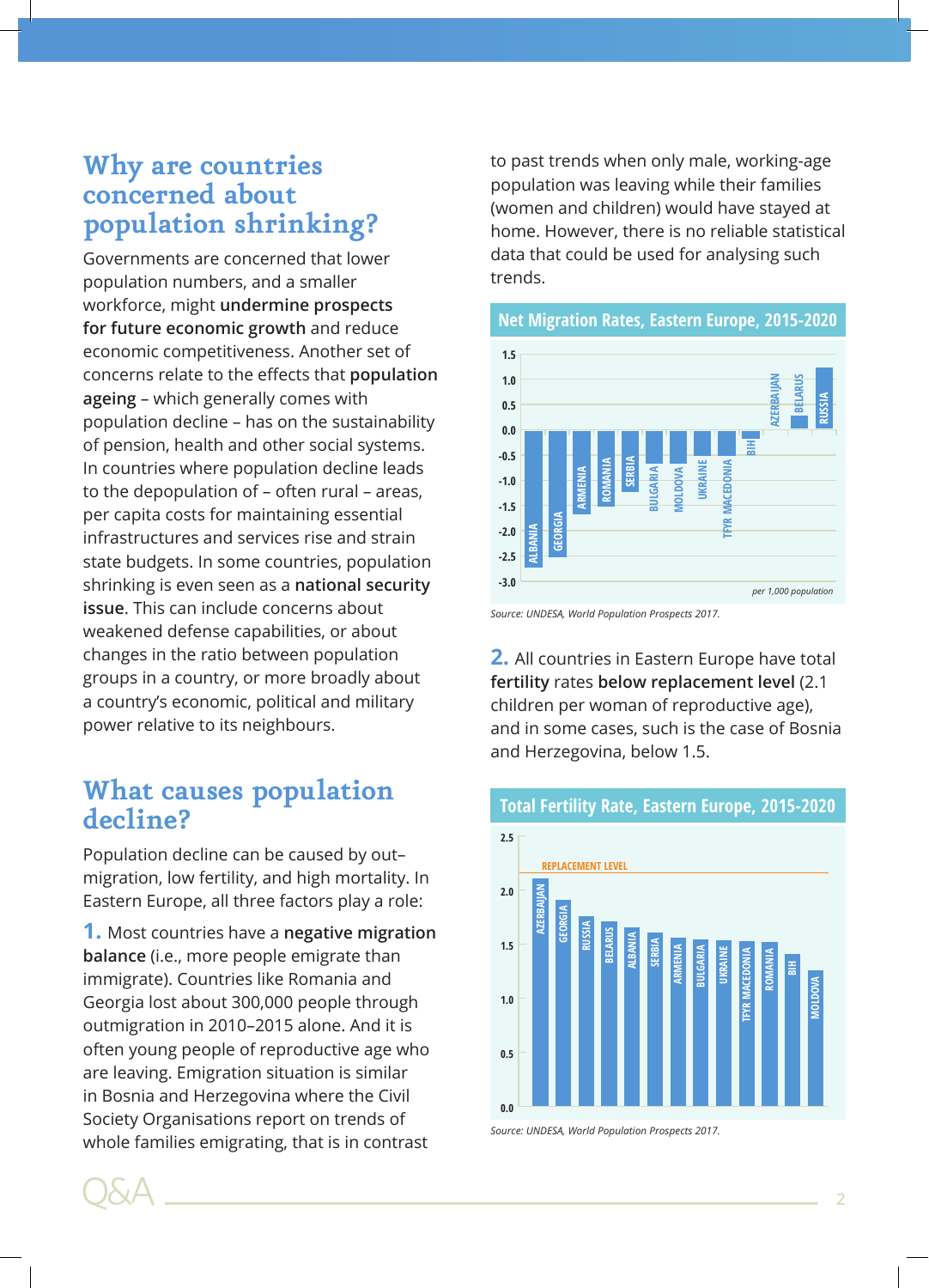**3.** In most Eastern European countries, more people die every year than are being born. **Mortality rates** are particularly **high** among men. In Belarus, the Russian Federation and Ukraine, men's life expectancy is over 10 years shorter than that of women. Gap in life expectancy between men and women in BiH is about five years, and we strive to equalise the life expectancy between both sexes.



*Source: UNDESA, World Population Prospects 2017.*

### **What is the importance of outmigration for population shrinking?**

Although low fertility receives a lot of attention in national debates, outmigration actually is often a far more important factor in driving population decline and for finding effective responses.

Experience shows that reversing demographic trends like decreasing fertility in a significant and lasting way is extremely difficult. And even if it works, the effects will only be seen decades later. In addition, if the causes that drive people out of the countries are not addressed, higher fertility could simply lead to more people leaving the country.

Addressing the causes of out–migration and bringing back people who left the country, on the other hand, has immediate positive effects. Moreover, the investments needed for creating an environment for young people to build a future in their own country – health, education, jobs – are investments in the population's human capital that have massive positive side effects on individual well–being and the strength of economies and societies at large.

### **Should increasing fertility be the main priority?**

Increasing fertility can contribute to reducing population decline. However, experience in Western Europe and East Asia has shown that the cost of increasing fertility through public policies is high, and the impact relatively small. Countries with higher than average fertility rates in Europe, such as Sweden or the Netherlands, generally don't have policies aimed at increasing fertility, but gender–sensitive family policies that create conditions and provide support for parents to balance work and family, therefore allowing them to have the desired number of children.

Efforts to address concerns resulting from low fertility need to be based on rigorous analysis of what the best policy responses are – in many cases this will not necessarily be increasing fertility.

For example, increasing fertility in a context of high youth unemployment might just add to emigration pressure – and to young people taking public investment in their education with them when they leave.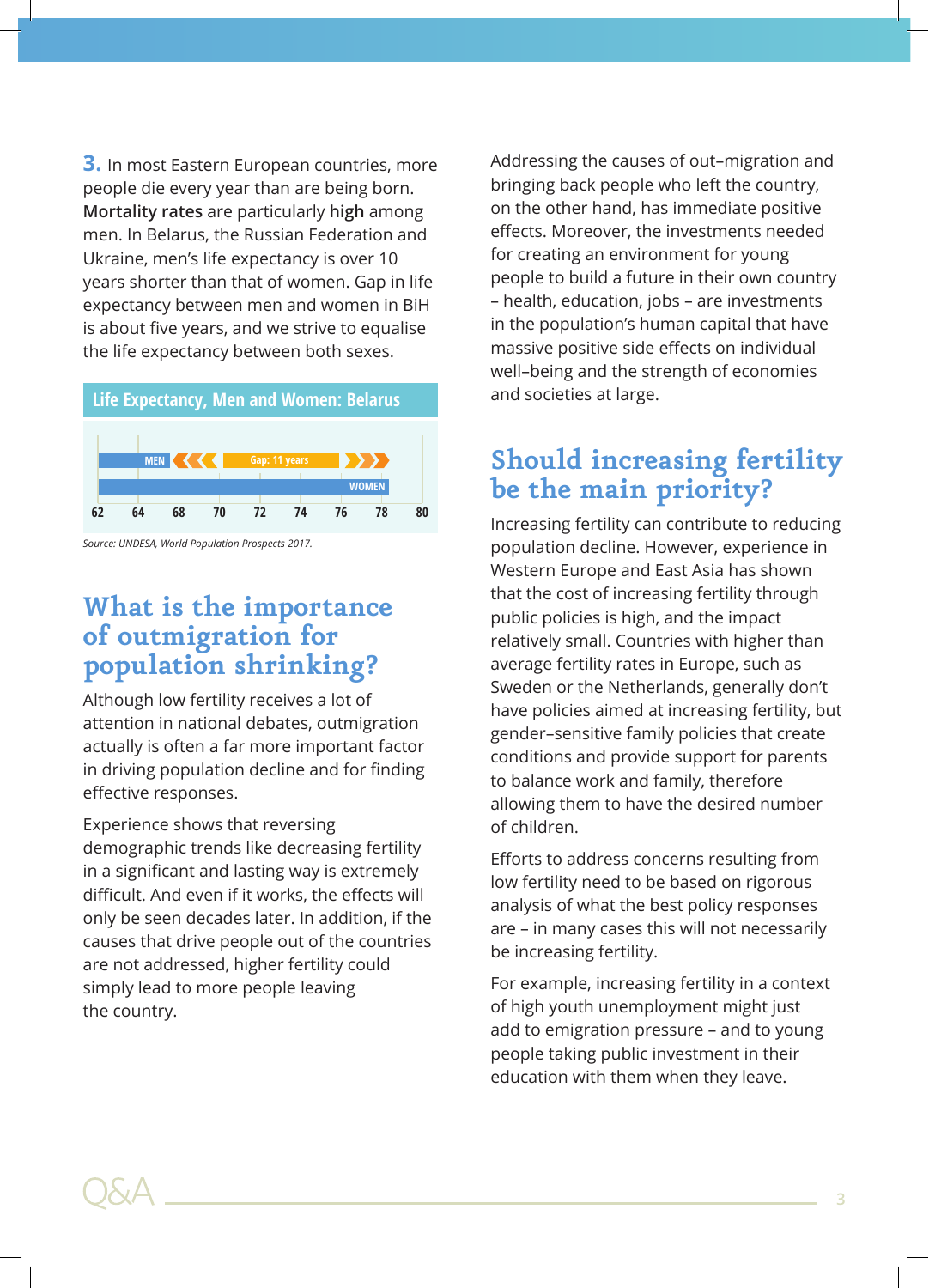## **Are "baby bonuses" an efficient quick fix?**

No. Evidence shows that financial incentives alone don't lead to significantly higher fertility in the long term. There may be a short–term effect, as couples may decide to have the next child earlier, but this generally doesn't significantly affect the total number of children women have over their lifetime ("completed cohort fertility"). A few countries in Eastern Europe have managed to increase (short–term) fertility rates as a result of monetary incentives, but a closer look at (long–term) cohort fertility shows that the actual number of children has barely gone up.

Not only are such programmes largely ineffective, they also are very costly. Apart from the direct costs of monetary transfers, there are indirect costs, too. Studies have shown that cash benefits tend to drive women out of the workforce. This means lower tax revenues, and higher numbers of women dependent on social transfers. Isolated cash programmes also risk contributing to cycles of poverty by raising birth rates among lowest–income populations without providing sustainable support in the long run.

#### **Will increasing fertility rates reverse population decline?**

It depends. As outmigration is a major cause of population decline in most Eastern European countries, higher fertility will not necessarily be sufficient to reverse this trend.

In fact, even the high–fertility variant of UN population projections still foresees population numbers going down by 2060 in many countries in the region.



#### **Projected change in population numbers by 2060**

*Source: UNDESA, World Population Prospects 2017.*

Increasing fertility is not a panacea and needs to be accompanied by other measures to create an environment where people are confident to build a future for themselves and their families.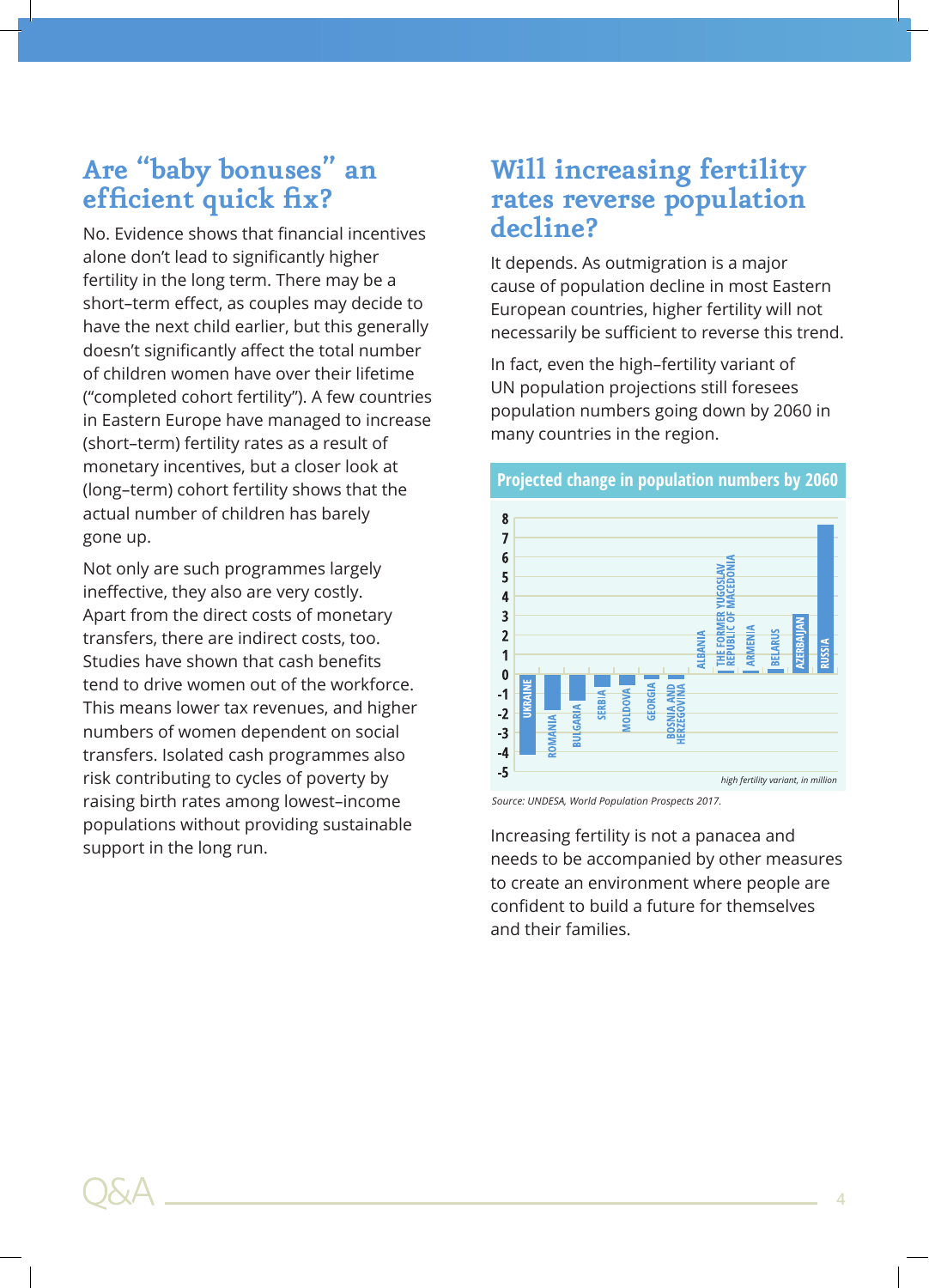#### **Does more family planning lead to lower fertility?**

No, this is a common myth. There is no correlation between the use of modern family planning methods and fertility levels in Europe. In fact, fertility rates are slightly higher in countries with modern contraceptive usage rates over 65%, compared to countries with usage rates under 45%. The example of Georgia shows that an increase in modern contraceptive usage rates and higher fertility rates can go hand in hand:



*Source: UNDESA, World Population Prospects 2017; World Contraceptive Use 2018.*

### **What is the reason for low fertility in Eastern Europe?**

The reason is not that people don't want to have children. In fact, people all over Europe generally say they want about **two children** on average\* . But a number of factors – such as economic instability, insufficient childcare options, and the difficulty of reconciling

work and family duties – prevent people from actually having the number of children they want. Policy responses must focus on creating an environment in which people can realise their fertility intentions and have as many children as they want, when they want them.

\* Sobotka T. et al. Two Is Best? The Persistence of a Two-Child Family Ideal in Europe. Population and Development Review Vol. 40, No. 3 (2014).

### **Our goal must be to reach replacement–level fertility, right?**

Not really. It is true that in theory, and all other factors excluded, a population would retain its size if the total fertility rate were at replacement level, i.e. every woman gave birth to 2.1 children on average. In practice, this number is largely irrelevant. This is because other factors such as mortality and – especially important in Europe – migration also affect population size. Moreover, most scientists agree that an ideal fertility rate does not exist.

A country with high youth unemployment and large outmigration, for example, might not benefit from higher fertility, because more young people would put additional strains on the job market, create extra education costs and add to emigration pressure. There is ample evidence that countries with very low fertility can thrive economically and politically; Germany and Japan are good examples.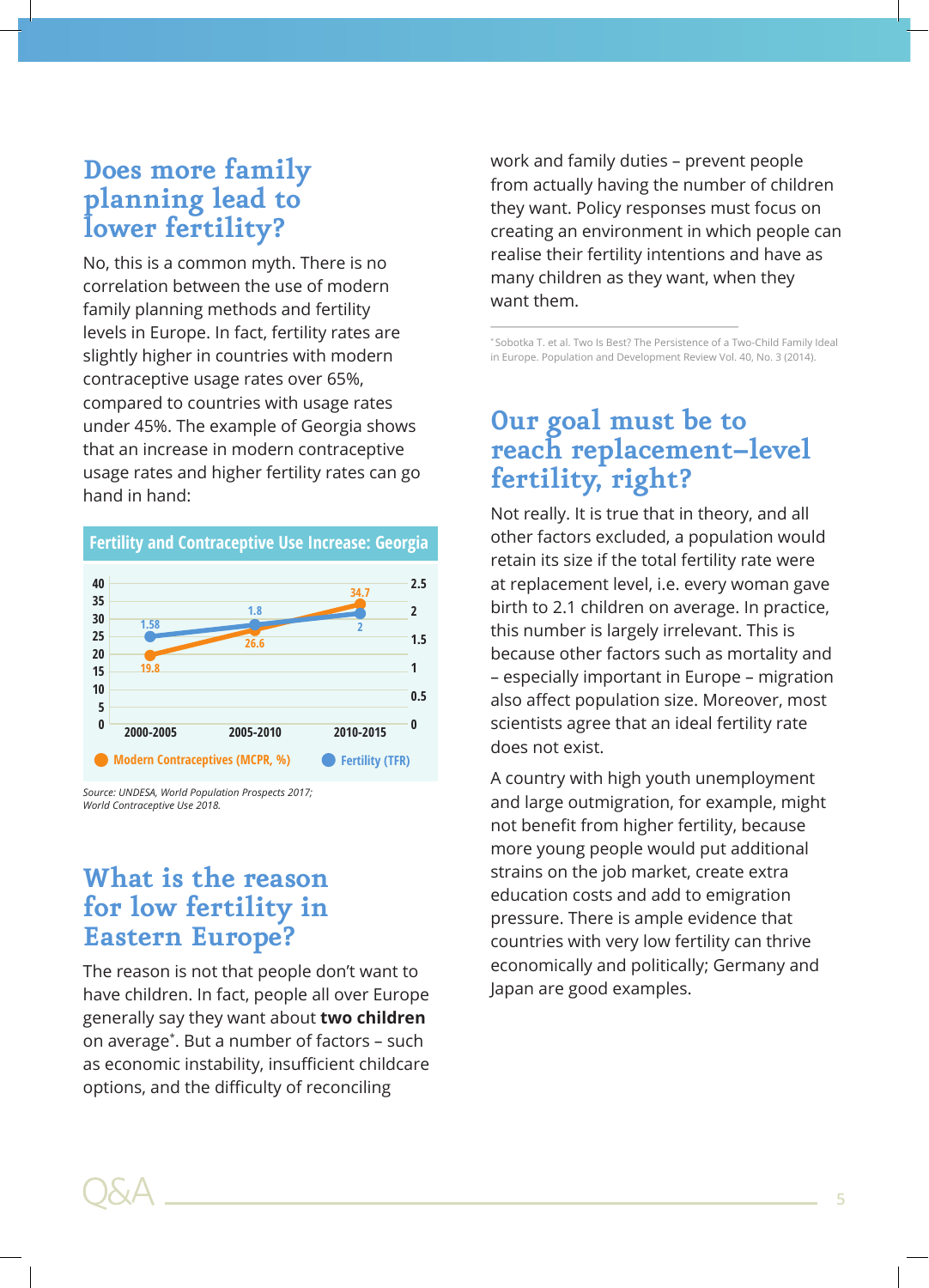## **Is low fertility a security challenge?**

Some countries in Eastern Europe use the concept of "demographic security," which implicitly or explicitly recognizes low fertility and population decline as security issues. This is grounded in concerns that population decrease might affect national security, for example when it comes to military or economic power relative to neighbouring countries, or the balance between population groups within a country.

Whatever the goal or motivation may be, it is important to ensure that policies addressing demographic challenges do not infringe on human rights, including the right to choose the number and timing of children. But this is not only a question of rights. Experience like that of Romania in the 1960s to 1980s shows that putting pressure on people to have more children or even banning legal abortion or access to contraceptives will only lead to immense human suffering: people will find less safe alternatives, risking their health and lives – while the effect on fertility will be minimal.

### **Are population policies aimed at increasing fertility problematic from a human rights perspective?**

Not necessarily. The objective of increasing fertility rates is not problematic as such, as long as policies are designed to support individual fertility desires and respect the basic right of all couples and individuals to decide freely and responsibly the number, spacing and timing of their children, free of discrimination, coercion and violence.

Concerns about low fertility should be addressed through rights–based, people– centered and evidence–based approaches, and sexual and reproductive health should never be instrumentalized in efforts to shape fertility trends.



#### **Restrictions of Reproductive Rights: Romania under Ceausescu**

#### **Abortion on request rate (per 1000 women) Maternal mortality rate due to direct causes (per 100000 live births) Total Fertility Rate Modern contraceptive prevalence rate (%)**

*Adapted from: Horga M, et al. Journal of Family Planning and Reproductive Health Care 2013;39:2–4.*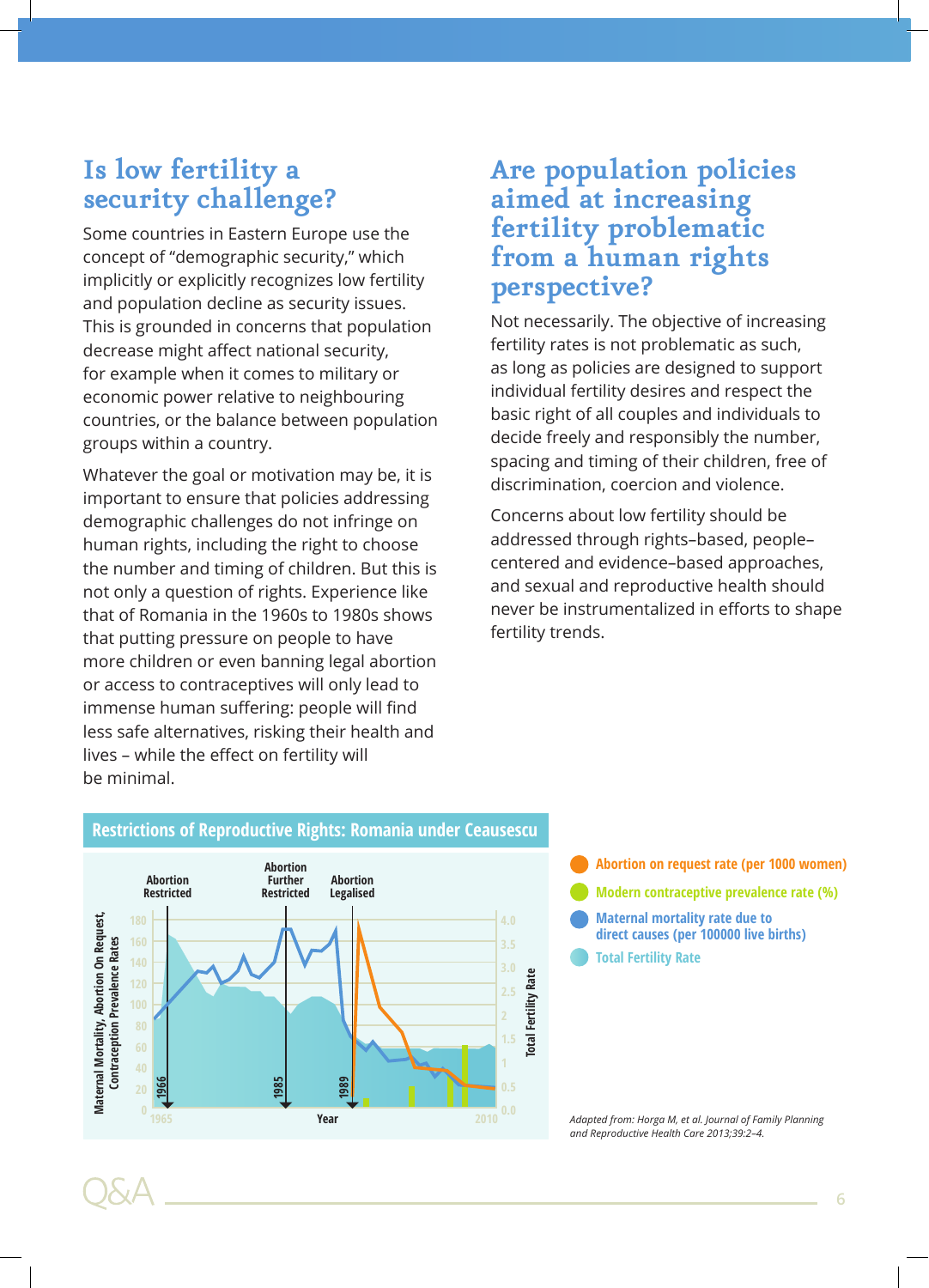#### **How is gender equality linked with fertility levels?**

Women in Eastern Europe still too often have to choose between having a job and having children. They are generally well–educated and want to have careers, but they also carry most of the burden of care for children and the elderly. This makes it difficult to reconcile the demands of work and family. Therefore, in Europe, childlessness is more common and fertility levels tend to be lower in countries where there are strong expectations for women to marry and have children early, leave the workforce and take care of family and household (as such pressures contribute to forcing women into foregoing having children if they wish to pursue their careers).

There are ways to reduce the care burden and balance the remaining burden more equally on women and men. These include quality and affordable child and elderly care arrangements, flexible work schemes, and more equal parental leave provisions for both parents, as well as the equal sharing of household tasks between working men and women.

But existing policies aimed at women's empowerment and gender equality in the region are generally still inadequate and insufficient for encouraging women to have more children. As the example of the Nordic countries shows, in low fertility countries, more gender equality can lead to fertility levels rising again.

#### **Can more development and higher fertility go hand-in-hand?**

Yes. In the past, higher development meant lower fertility. But more recent data shows that as countries are moving up on the Human Development Index, their fertility levels start to increase (see graph). This means that investments in human capital pay off not only for the economy, but also for increasing fertility. There is one important exception: in highly developed countries where social norms and policies are not shifting towards more gender equality, fertility rates continue to remain low.

#### **Higher development, increasing fertility**



*Source: Myrskyla M. et al. Development, fertility and gender equality. MPIDR Working Paper 2011-2017.*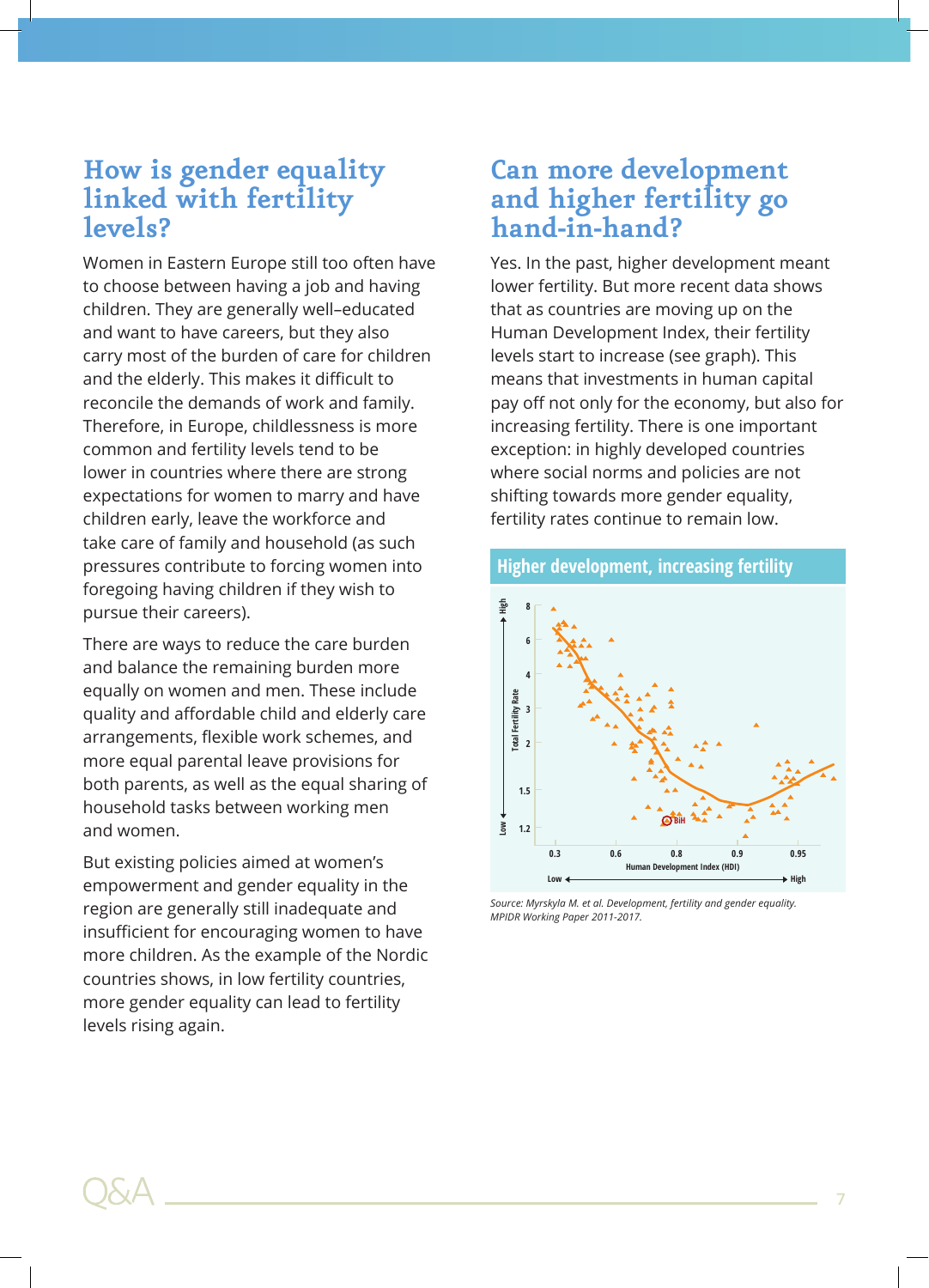#### **What is the role of decreasing mortality in addressing shrinking population?**

More people die than are being born every year in most countries of the region. An important factor is high mortality rates among men, caused largely by lifestyle– related illnesses and alcohol abuse. Reducing mortality rates therefore will have a positive effect on population numbers. And, more broadly, investing in the health and capacities of older people will help address the negative effects of one of the key consequences of population decline: population ageing. As populations are ageing, ensuring that people stay healthy and active in older age will become ever more important. Investments in people from earliest childhood onward is important for active and healthy ageing, and alongside productive investment in the economy, it can help countries take advantage of a longevity dividend and accelerate economic development.

#### **So what is the best way to address shrinking population?**

In short, creating conditions for people to have confidence in building a future in their own country is key for stopping population shrinking.

If people, especially young people, have access to quality education and health care, if they are in stable employment and get support for raising their children, they are less likely to emigrate and more likely to decide to have children. This is especially the case when women are able to combine work and family and there is a more equitable division of labour within the household.

Population numbers are important. But even more important than quantity are individuals' capacities, skills and talents, their health, and their productivity. This is why countries that focus on nurturing their populations' "human capital," and attract talent from abroad, are able to thrive and remain competitive even in a context of low fertility and population shrinking.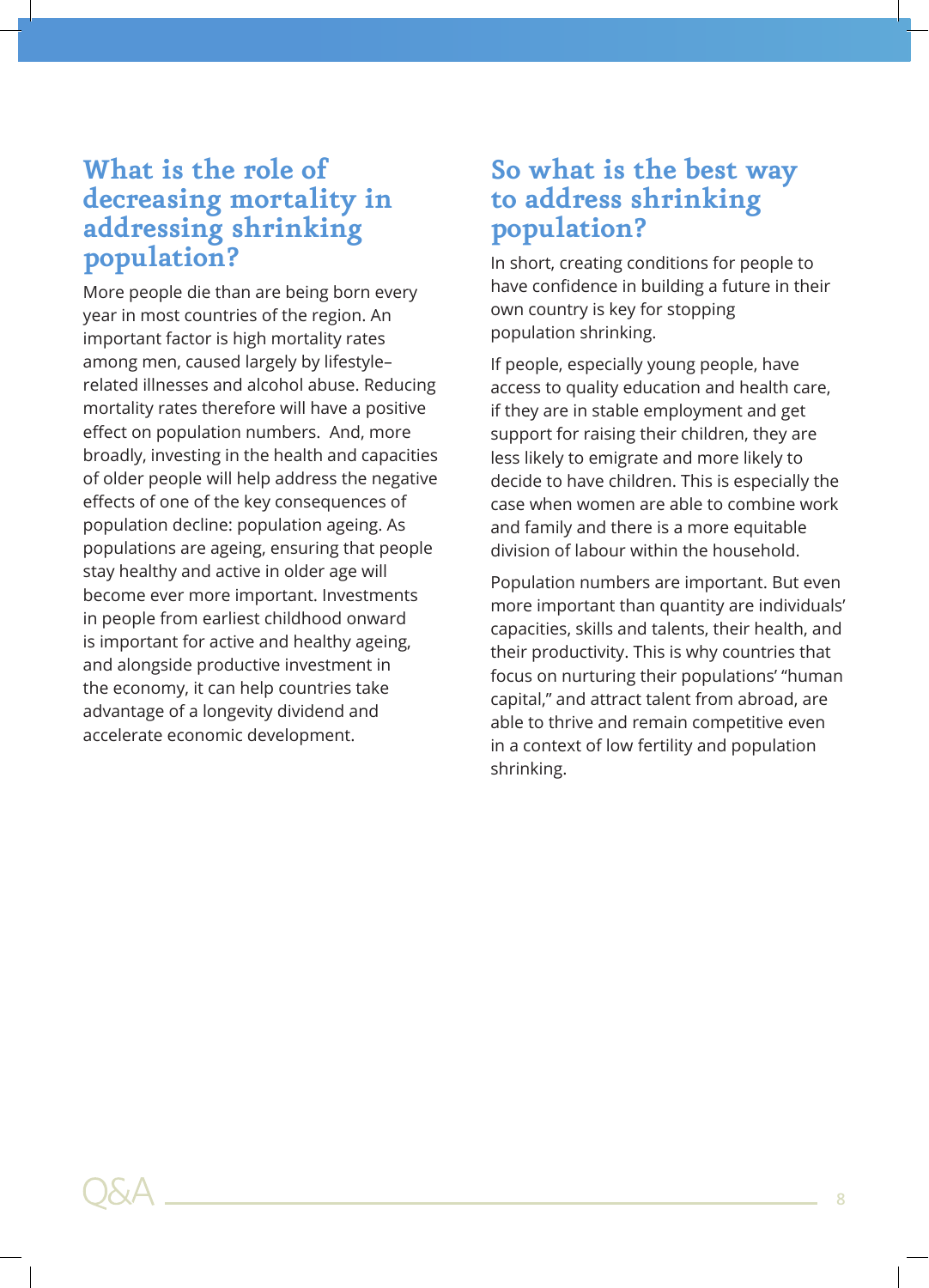# **What is the right policy mix?**

There is no one–size–fits–all solution. But experience from Northern and Western Europe shows that fertility rates can recover from very low levels and populations can grow when certain elements are in place. These include:

- a **strong economy** that provides jobs and stable income, including for young people;
- access to **affordable housing** for families;
- affordable quality **care arrangements** for small children and the elderly, and alignment of school and work schedules ;
- **flexible work arrangements**, including part–time work;
- **parental leave** for both parents that is flexible, well-paid and not too long<sup>\*</sup>;
- a culture of **sharing unpaid household duties** equally between men and women
- tax breaks and other **financial support** to families, especially those with little or no income.
- facilitate orderly, safe, regular and responsible **migration** through planned and well–managed migration policies

Putting in place policies that make these elements a reality will have massive positive effects beyond increasing fertility. They will:

- **combat poverty** and reduce dependence on social transfers by providing job security and allowing both parents to contribute to the family income;
- **boost gender equality** by fostering women's contribution to the economy and society at large and by sharing the care and household burden more equally between men and women;
- **improve early child development** and the population's **human capital** at large
- **stimulate economic growth** and enhance tax revenues by increasing women's labor force participation
- **reduce outmigration** pressures

<sup>\*</sup> Overly long parental leave periods of up to three years or more are often available only to women and risk undermining the reintegration of women into the workforce.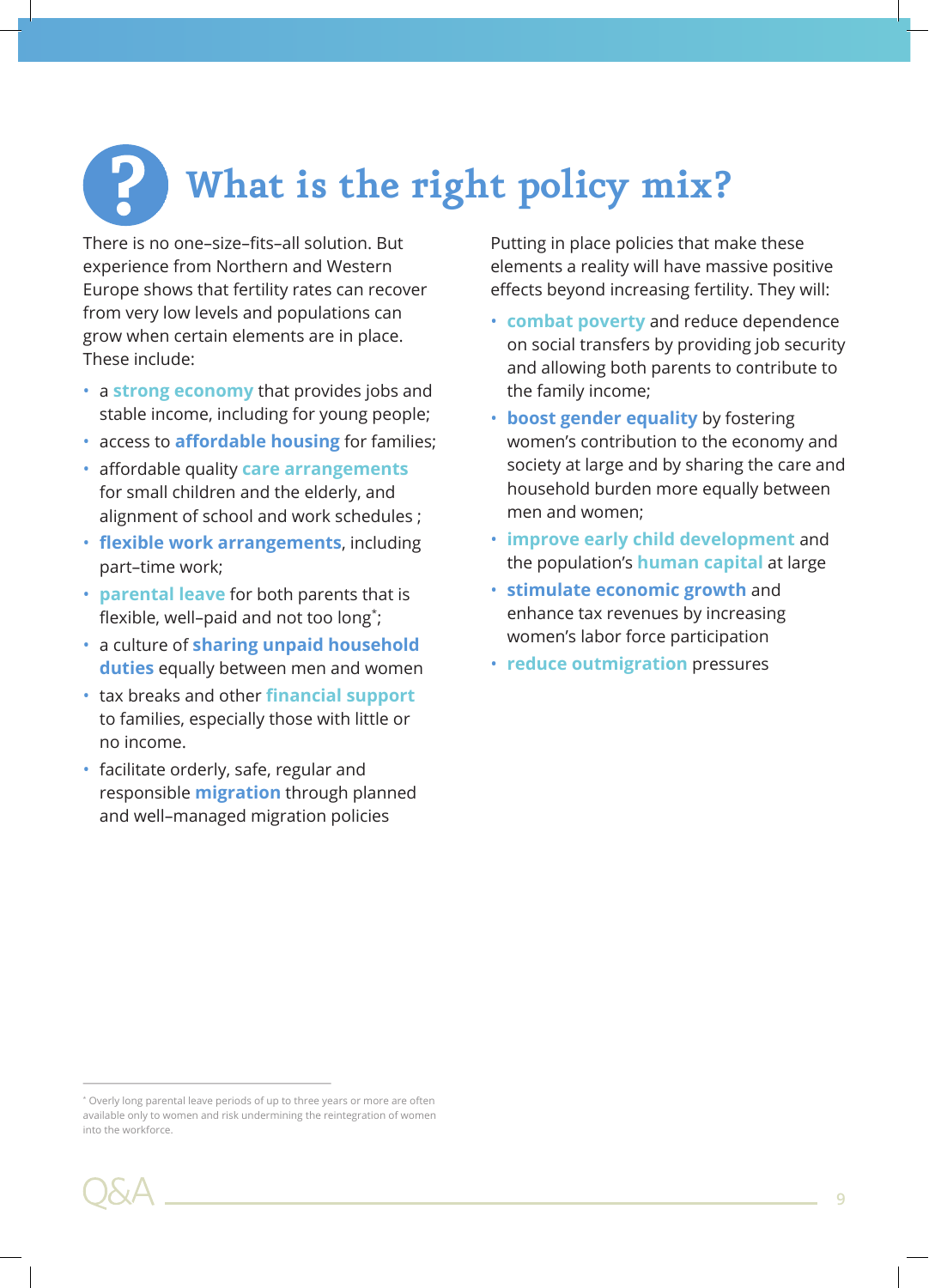## **Key Messages**



*population decline:* **CREATE CONDITIONS FOR YOUNG PEOPLE TO BUILD A FUTURE**



**Baby bonuses** are costly and largely ineffective in increasing long–term fertility rates



In low fertility countries, more **GENDER EQUALITY**  can lead to fertility *increases*



Higher fertility won't reverse population decline if causes for **outmigration** are not addressed



People generally want 2 children. Policies must create an environment in which **PEOPLE FEEL CONFIDENT** to realise their fertility intentions.



*The ideal fertility rate does not exist.* **COUNTRIES CAN THRIVE DESPITE HAVING LOW FERTILITY RATES**

More important than the number of people in a country is a population's combined *human capital*, irrespective of population size.



How can we justify spending large sums of money on having more babies when we are unable to properly care for the children and young people who are already alive?

**Giving all of them the chance to fulfil their potential is the best way to a stable and prosperous future and is likely to lead to higher birth rates, too!**

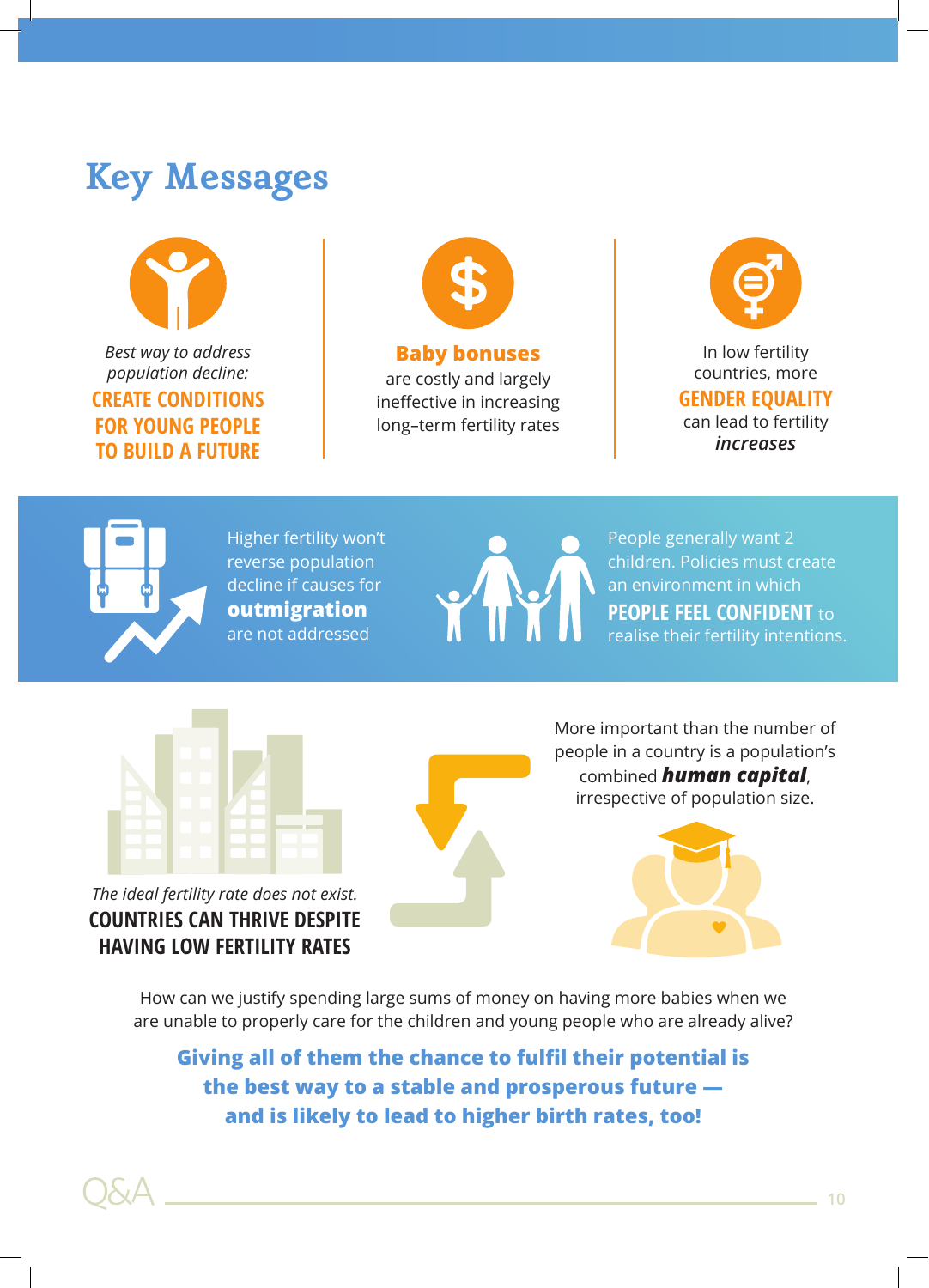$\mathbb{Z}$ 

 $\overline{\phantom{a}}$